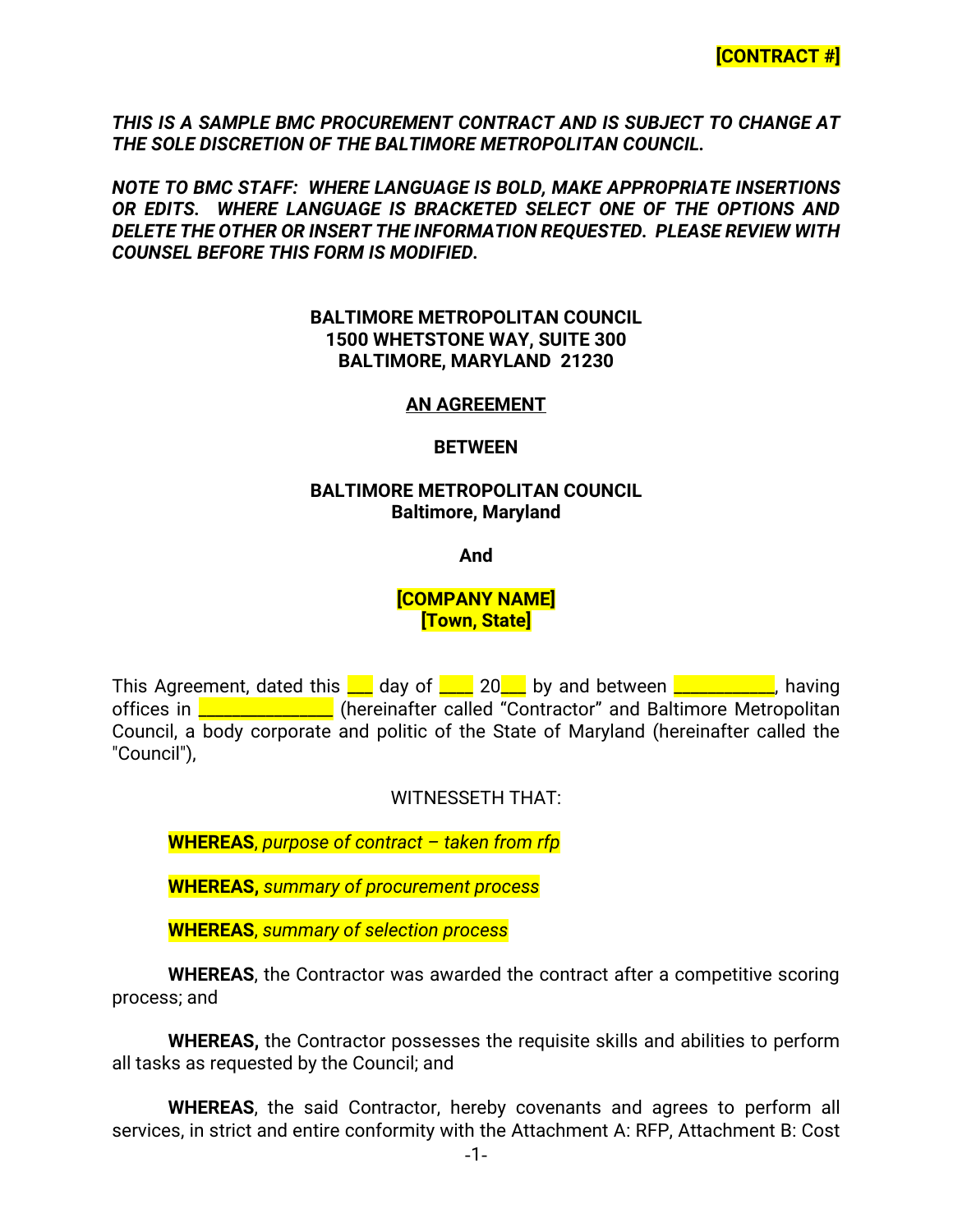Proposal, Attachment C: Technical Proposal, and Attachment D: Scope and Schedule of Services, (collectively, the "Proposal").

**NOW, THEREFORE**, in consideration of the mutual covenants hereinafter set forth, and of good and valuable consideration, the receipt and sufficiency of which are hereby acknowledged the parties hereto do agree that the Council shall pay the Contractor, an amount as set forth herein, for services and/or scope of work rendered in accordance with this Agreement, the other attachments hereto [**ALL ATTACHMENTS MUST BE DESCRIBED HERE AND PROPERLY LABELED** including the Proposal, and Attachment E: Insurance Information, all of which are hereby incorporated into and made a part of this Agreement. In addition, the parties hereto agree as follows:

1. Engagement of Contractor.The Council hereby agrees to engage the Contractor, and the Contractor hereby agrees to directly perform the services and/or provide the goods hereinafter set forth in connection with the work of the Council, within a mutually agreeable time frame, as provided for in this Agreement.

2. The Contractor. The Contractor shall be an independent Contractor and not an employee of the Council or any of its member jurisdictions, and shall be responsible for the reporting and remittance of all state and federal taxes. The Contractor shall perform the services outlined in the Proposal. The Contractor's services and/or scope of work to be performed will be provided with due care and in a manner satisfactory to the Council and in accordance with all applicable standards.

3. Scope of Work and Deliverables. [NEED TO WRITE LANGUAGE ABOUT SCOPE OF WORK AND DELIVERABLES. COULD REFER TO PROPOSAL, ATTACHMENT D SCOPE OF WORK, OR TASK ORDERS. LANGUAGE SHOULD HAVE OPTIONS] The scope and schedule of services are clearly defined in Attachment D.

4. Time of Performance.

4.1 Upon execution of this Agreement, the Council may request and the Contractor may perform work tasks within the scope of this Agreement. The Council shall in no way be liable for costs incurred before execution of said Agreement. Individual tasks shall be conducted within a mutually agreeable time frame as specified in Attachment D. This agreement shall remain valid to and including **\_\_\_\_\_\_\_\_\_** unless terminated earlier as provided for in the Agreement.

4.2 [*IF ELECTION FOR MULTIPLE YEAR IS APPLICABLE – IF NOT DELETE 4.2]* The Council reserves the right to renew this Agreement for [insert renewal period] on the same terms and conditions set forth herein. [INSERT ANY CHANGES TO THE TERMS, i.e. COMPENSATION, UPON RENEWAL OF AGREEMENT, OTHERWISE, IT MUST BE RENEWED ON THE SAME TERMS AND CONDITIONS] The Council will automatically renew this Agreement at the end of the Initial Term and each renewal term (except the last) unless it provides written notice of non-renewal to the Contractor prior to the end of the then current term. Unless set forth in a written amendment, the compensation [,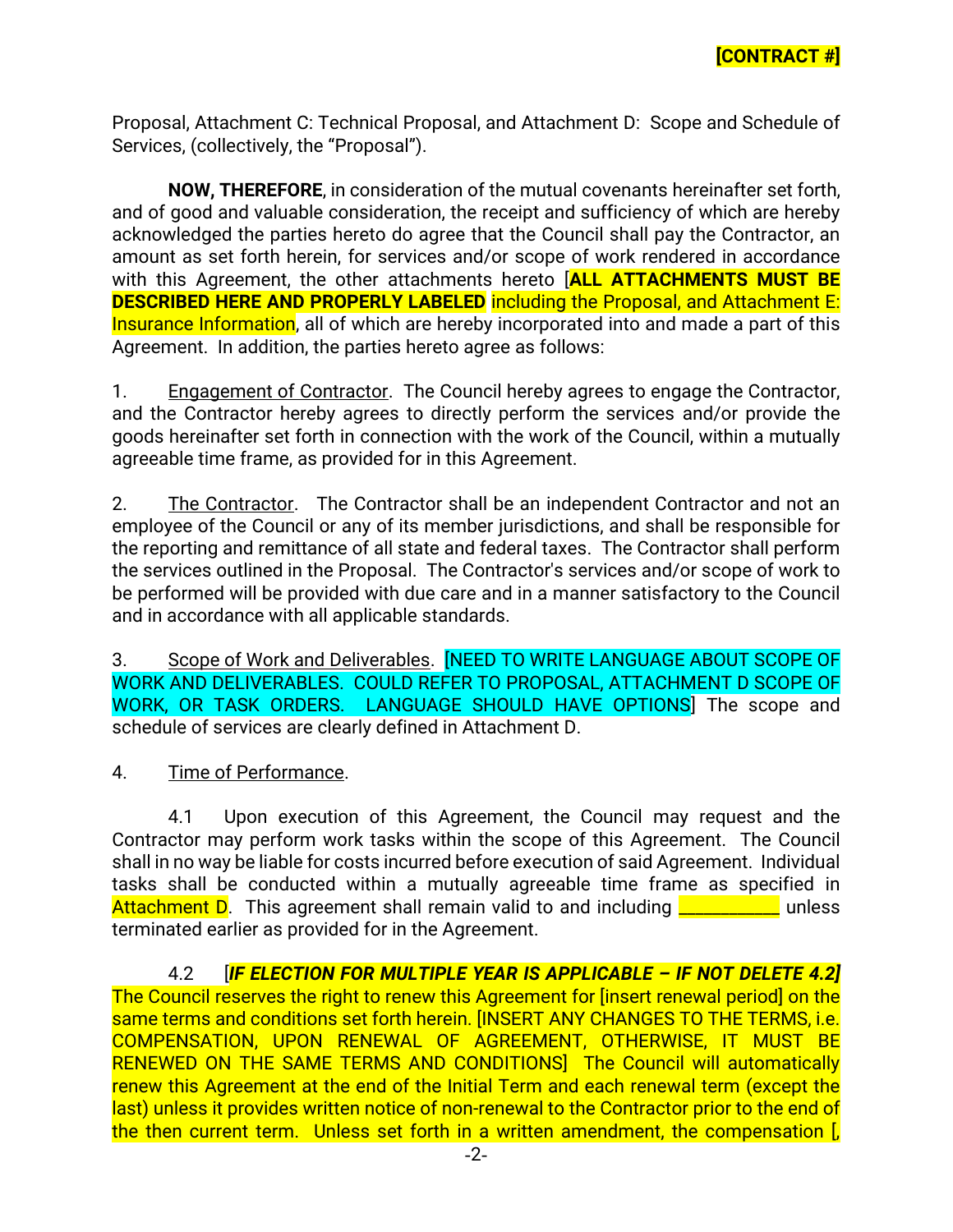reimbursement] and manner of payment shall remain unchanged, including but not limited to, the maximum amount of compensation [and reimbursement] available hereunder.

5. Personnel. Neither the Council nor the Contractor shall assign, subcontract or transfer its interest or obligations under this Agreement to any third party, without the written consent of the other. All professional services required under the provisions of the scope of work of this Contract shall be performed by the Contractor and its employees. None of the professional work or services shall be subcontracted to others without prior written approval by the Council. The Contractor further agrees to provide a minimum of ninety (90) days' written notice to the Council prior to entering into any bankruptcy, merger or consolidation where the surviving entity will be unwilling or unable to accept the Contractor's obligations hereunder, to enable the Council to procure the goods or services elsewhere. In the event the cost of procuring such alternate goods or services increases the cost to the Council, and/or delays delivery time of any product, in addition to any other remedies available to the Council, the Contractor shall pay to the Council, as damages, any additional costs incurred.

6. Subcontractor Payments. The Contractor agrees to pay each subcontractor under this prime contract for satisfactory performance of its contract no later than ten business days from the receipt of each payment the Contractor receives from the Council. Any delay or postponement of payment from the above referenced time frame may occur only for good cause following written approval from the Council. This clause applies to both DBE and non-DBE sub-contracts. The Contractor shall provide the Council with documentation of all payments to sub-contractors within ten business days of such payments.

7. Designation of Contract Managers. The Council hereby designates **Definition** or his/her successor as Contract Manager to supervise the carrying out of the provisions of said Agreement and to send and receive any official correspondence pertaining thereto. The Contractor names  $\frac{2}{\sqrt{2}}$  or his/her successor to serve in like capacity as Contract Manager. In the event the duties of the Contract Manager are assumed by a person not named herein, the other party to the Agreement shall be sent notice within two working days of such succession.

8. Materials to be furnished by the Council. The Council shall supply the Contractor with information necessary to the performance of this Agreement. All materials furnished by the Council are subject to any and all limitations of state, local and federal law, in the performance of this Agreement and shall be furnished to the Contractor without charge by the Council. All materials furnished by the Council to the Contractor shall not be used for any non-contract related purpose without the express written consent of the Council.

## 9. Method of Payment.

9.1 An invoice(s) shall be submitted to the Council in accordance with Attachment D. Notwithstanding any other provision of this Agreement, payment for each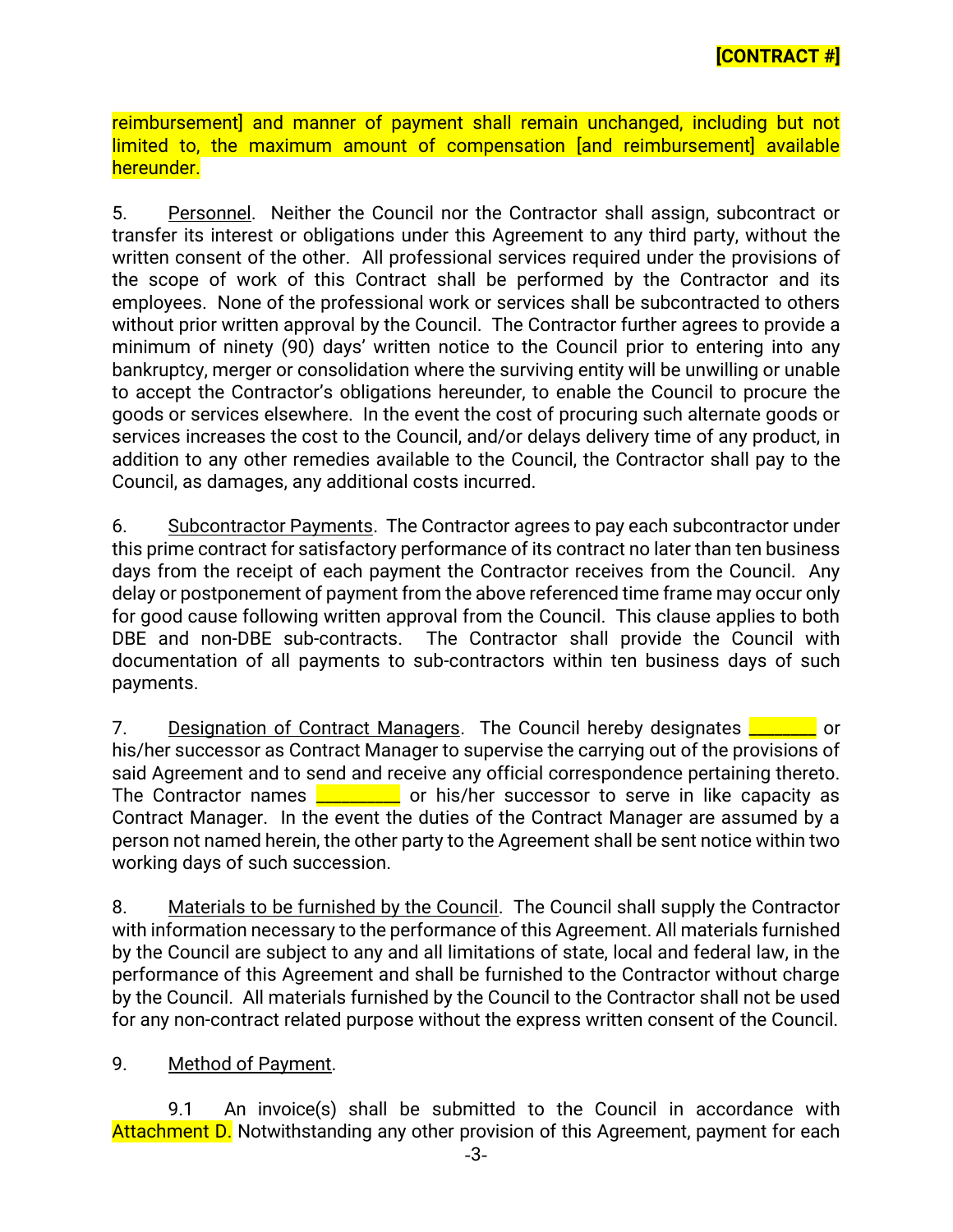invoice will be contingent upon formal acceptance of all work and/or goods by the Council's Contract Manager. Payment will be made on a fixed-price basis based on completed tasks and/or provision of goods. **[EDIT TYPE OF CONTRACT IF NOT FIXED FEE**].

Upon approval of the invoice by the Council, the invoices will be submitted to the Maryland Department of Transportation ("MDOT") for payment under a grant from the United States Department of Transportation ("USDOT") through MDOT (occurs at the end of any given month). Within ten (10) days of receipt of this payment from the MDOT, Council shall pay the invoice to the extent of such payment.

9.2 The Contractor shall submit invoices to the Council **SELECT ONE OF THE** FOLLOWING OPTIONS: [upon completion of an identified task] [upon provision of goods per Attachment A] [monthly] [quarterly] [insert the time period for submission of invoices]**.** The Contractor's invoices shall reflect the:

- Contract number
- Contractor's name
- Address
- Federal tax identification number
- Services and/or scope of work performed during the preceding billing period
- Any invoices received by the Contractor from any sub-contractors to this Agreement and proof of payment thereof.

Original invoices shall be submitted to:

Baltimore Metropolitan Council 1500 Whetstone Way, Suite 300 Baltimore, MD 21230

The Council reserves the right to approve such invoices, in its sole discretion, and to request such detail and additional information as the Council, in its discretion deems appropriate.

9.3 *[IF A NOT TO EXCEED CONTRACT – DELETE OR EDIT IF NECESSARY]* In no event shall the compensation paid to the Contractor exceed the sum of **\_\_\_\_\_\_** Dollars (\$\_\_\_\_\_\_\_\_) [in any contract year] [during the Initial Term of this Agreement, as defined below] [or during any renewal period] [provided, however, that the Council may entertain a request for escalation in any year subsequent to the first year in accordance with [SELECT ONE OF THE FOLLOWING: [Paragraph \_\_\_ of the Invitation to Bid] OR [Paragraph \_\_\_ of this Agreement]. OR [In no event shall the total compensation paid to the Contractor under this Agreement exceed the sum of \_\_\_\_\_\_\_\_\_\_\_\_\_\_\_ Dollars (\$\_\_\_\_\_\_\_\_\_\_) during the entire term of this Agreement including renewals thereof.]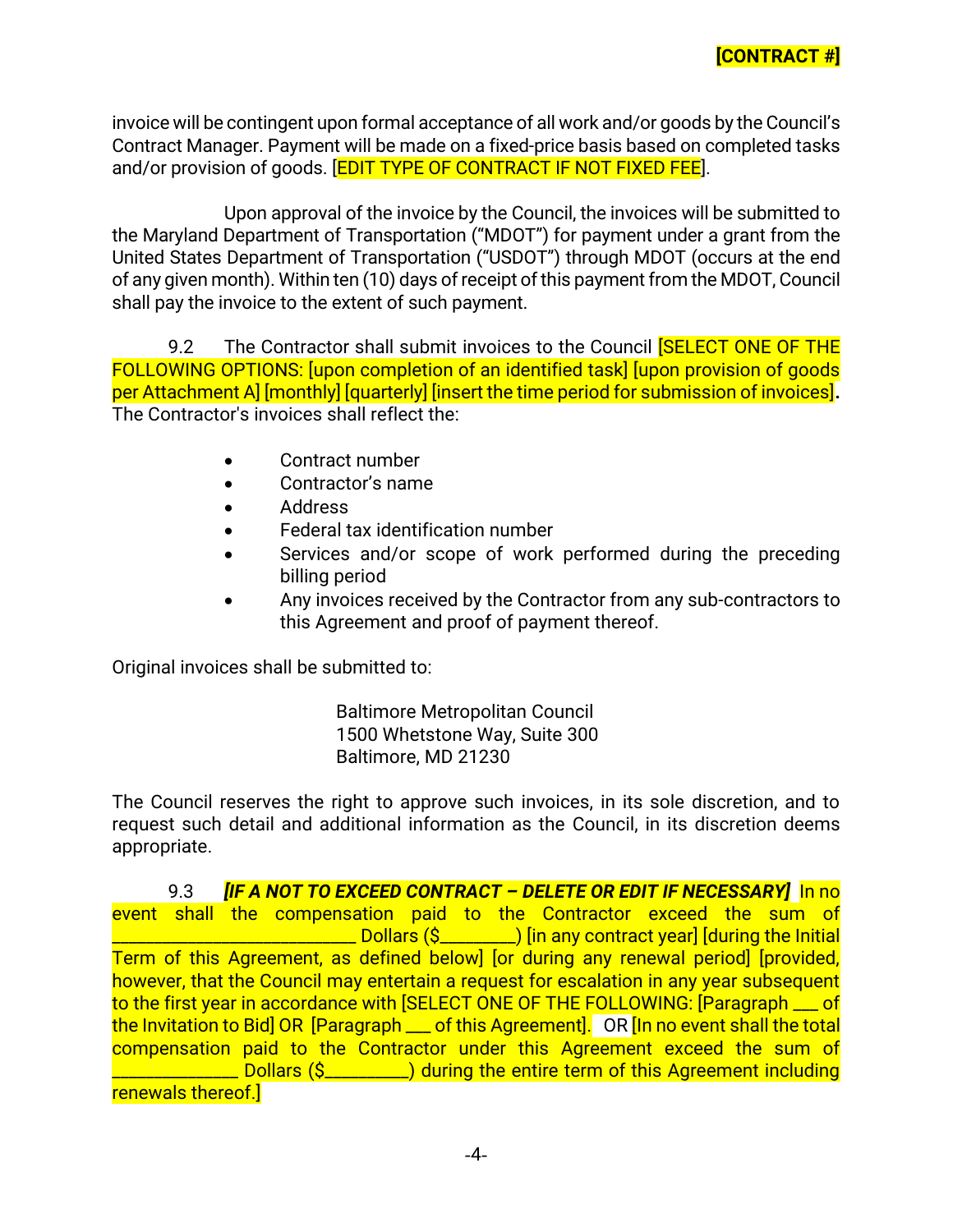10. Compliance with Regulations. The Contractor shall comply with all of the requirements imposed by Title VI of the Civil Rights Act of 1964 and with the Regulations of the U.S. Department of Transportation relative to non-discrimination and maximum opportunities for Minority Business Enterprises (MBE) in all activities related to this Agreement. These actions are described in 49 CFR Part 21, "Non-Discrimination in Federally Assisted Programs of the Civil Rights Act of 1964" and Part 23 "Participation by Minority Business Enterprise in Department of Transportation Program."

11. Good Faith Efforts to Replace DBE. The Contractor will make good faith efforts to replace a DBE that is terminated or has otherwise failed to complete its work on a contract with another certified DBE. The Contractor will notify the Contract Manager immediately of the DBE's inability or unwillingness to perform and will provide reasonable documentation of good faith efforts to replace the DBE on the Agreement. If the Contractor fails or refuses to comply in the time specified, the Council will issue an order stopping all or part of payment/work until satisfactory action has been taken. If the Contractor still fails to comply, the Council may issue a termination for default.

12. Retention of Records. Financial records, supporting documents, statistical records, and all other records pertinent to the program shall be maintained by the contractor and any sub-contractor to this agreement and open to review at all reasonable times during the period of USDOT grant support by the Project Officer and any authorized representative of USDOT, the Comptroller General of the United States, the Department of Labor, or the State of Maryland. Upon expiration of this agreement, these records shall be retained for a period of three years, with the following qualifications:

(A) The records shall be retained beyond the three-year period if audit findings have not been resolved.

(B) Records for non-expendable property acquired with Federal grant funds, if any, shall be retained for three years after final disposition of title by USDOT. The retention period shall start from the date of final payment by the Council.

13. Materials, Documents, etc. All materials including documents and related matter, charts, graphs, etc., developed by the Contractor under the terms of this Agreement and submitted to the Council during the course of the project shall become the property of the Council. The Contractor, or any third party to this Agreement may use these materials only with the express written consent of the Council.

14. Confidential Information. The Contractor shall not disclose any documentation and information of any kind or nature disclosed to the Contractor in the course of its performance of duties hereunder to any third party without the express written consent of the Council.

15. Contractor Publication Rights. The Contractor shall have the right, with the written concurrence of the Council, to prepare technical papers describing methods, procedures, or findings of this work; to submit such papers to technical societies or journals; to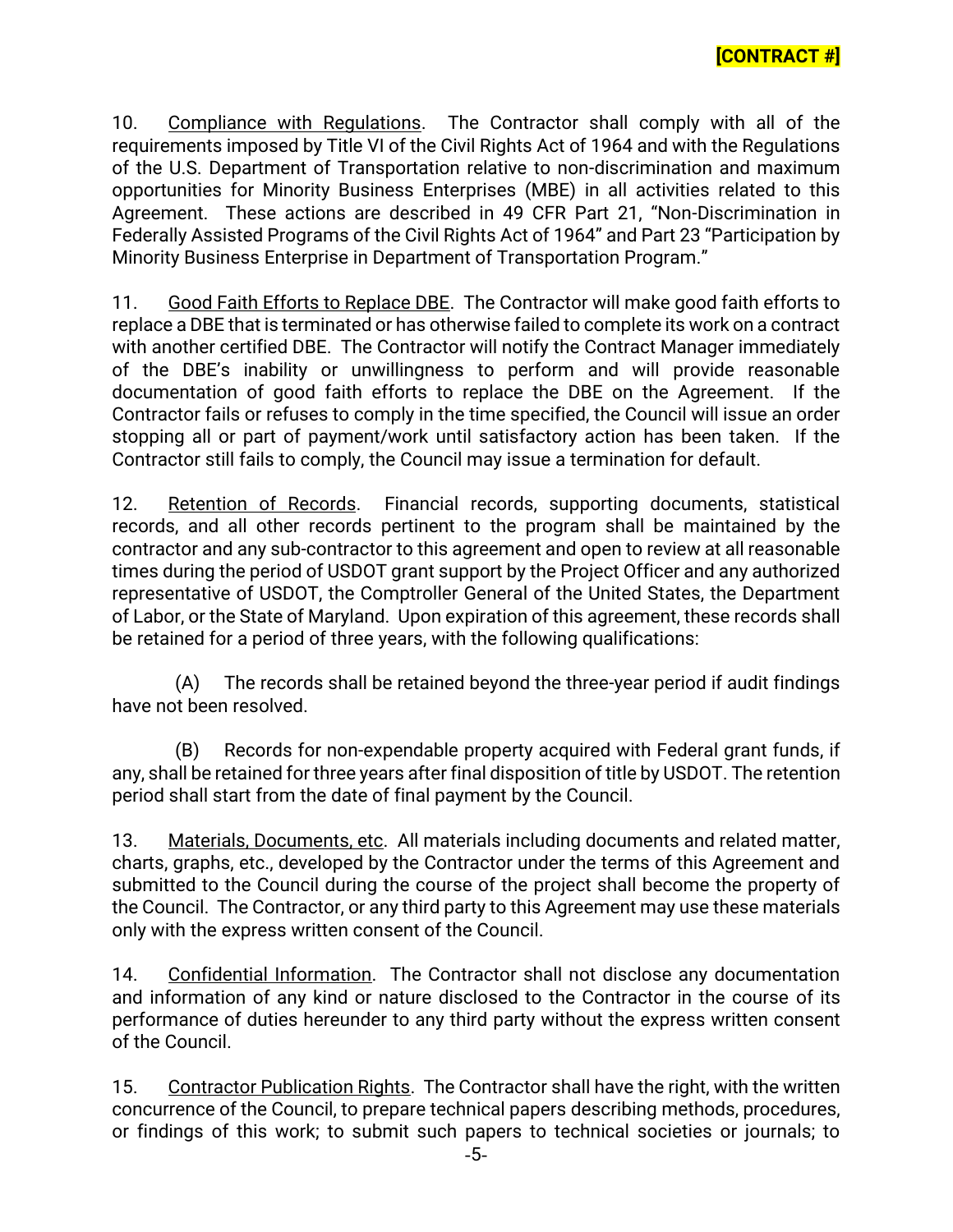present such papers at technical conferences or to use the materials in any way to advance the transportation planning profession.

16. Maryland Law to Control. This Agreement shall be construed, interpreted, and enforced according to the laws of the State of Maryland.

17. Contract Modifications. The Council may, from time to time and with the consent of the Contractor, make changes in the scope of services to be performed under this Agreement. Such changes, and any agreed increase or decrease in the total amount of the Contractor's compensation on account of the changes, shall be described in written amendments to this Agreement.

18. Severability. If any of the provisions in this Agreement are declared by a court or other lawful authority to be unenforceable or invalid for any reason, the remaining provisions hereof shall not be affected thereby and shall remain enforceable to the full extent permitted by law.

19. Disputes. The Contractor must file a written notice of claim with the Council's Contract Manager within 30 days after the basis for the claim is known or should have been known, whichever is earlier. Pending resolution of any disputes or claims, the Contractor shall proceed diligently with the performance of the Agreement in accordance with the decision of the Council's Contract Manager.

## 20. Termination for Default.

20.1 If the Contractor fails to fulfill its obligations under this Agreement properly and on time, or otherwise violates any provision of the Agreement, the Council may terminate the Agreement by written notice to the Contractor. This notice shall specify the acts or omissions relied upon as a cause for termination for default. All finished or unfinished work provided by the Contractor shall, at the Council's option, become the Council's property. The Council shall pay the Contractor fair and equitable compensation for satisfactory performance prior to receipt of notice of termination, less the amount of damages caused by Contractor's breach. If the damages are more than the compensation payable to the Contractor, the Contractor will remain liable after termination and the Council may affirmatively collect damages.

20.2 Default. The term "Default" as used in this Agreement shall mean the occurrence or happening, from time to time, of any one or more of the following:

(A) Representations and Warranties. If any representation or warranty, expressed or implied, of the Contractor and pertaining to this Agreement shall prove at any time to be incorrect or misleading in any material respect either on the date when made or throughout the term of this Agreement.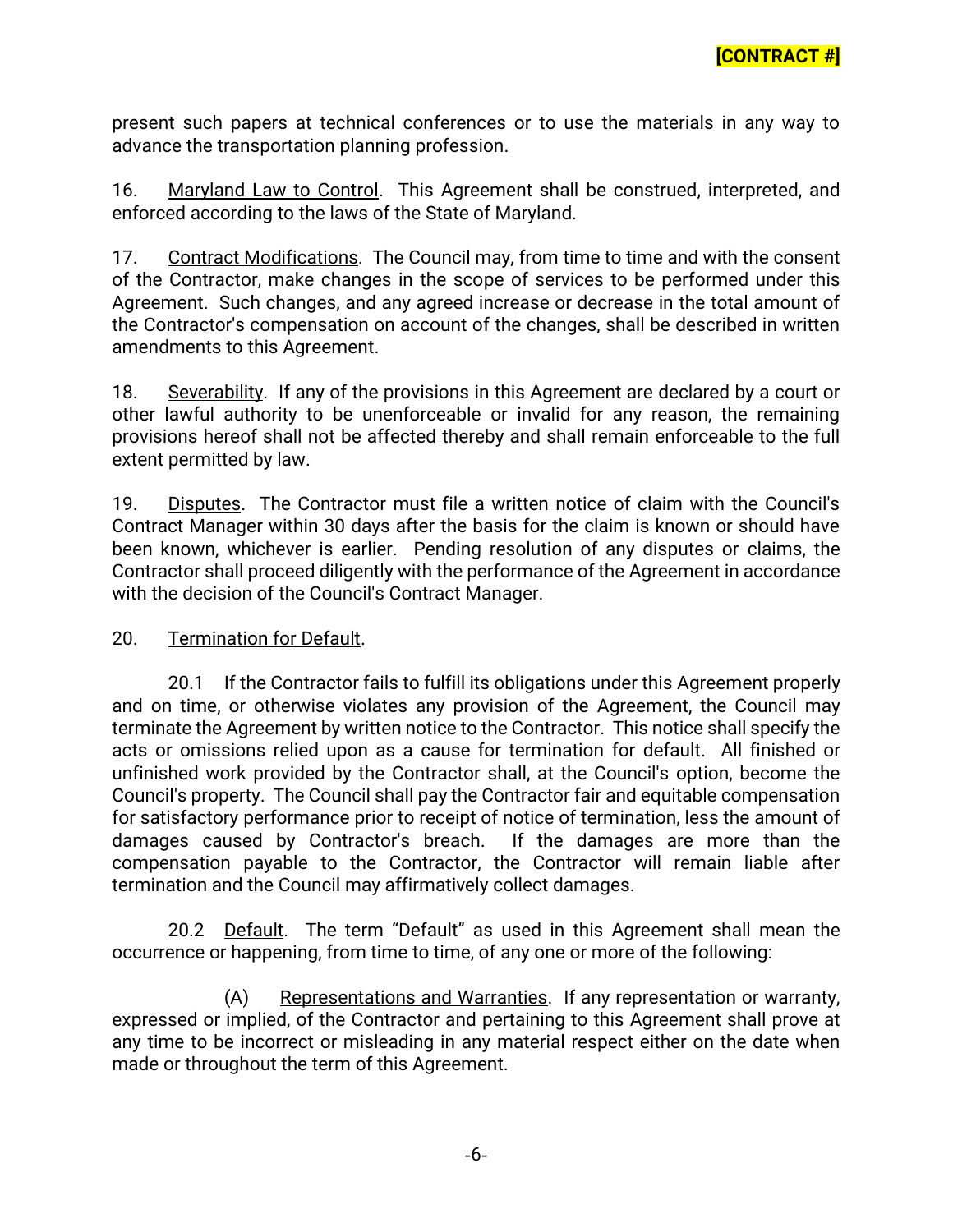(B) Compliance with Covenants and Conditions. If the Contractor shall fail to comply with the terms of any covenant, condition, agreement or any express or implied warranty contained in this Agreement.

(C) Performance of Contractual Obligations. If the services and/or scope of work hereunder are not performed in good faith and in accordance with the provisions of this Agreement.

(D) Conditions Precedent to Any Disbursement. If the Contractor shall be unable to satisfy any condition precedent to its right to receive a disbursement.

(E) Bankruptcy. If the Contractor becomes insolvent or generally does not pay its debts as they become due, or if a petition for relief is filed by the Contractor in a bankruptcy court, or if the Contractor applies for, consents to, or acquiesces in the appointment of a trustee, custodian, or receiver for the Contractor or any of its assets and property, or makes a general assignment for the benefit of creditors; or in the absence of such application, consent, or acquiescence, a trustee, custodian, or receiver is appointed for the Contractor or for a substantial part of the assets and property of the Contractor and is not discharged within thirty (30) days; or any bankruptcy, reorganization, debt arrangement, or other proceeding or case under any bankruptcy or insolvency or any dissolution or liquidation proceeding is instituted against the Contractor and is consented to or acquiesced to by the Contractor or remains for sixty (60) days undismissed; or the Contractor takes any action to authorize any of the actions described in this subsection.

#### 21. Remedies for Default.

21.1 The Council shall have the right upon the happening of any Default, without providing notice to the Contractor:

(A) In addition to other available rights and remedies, to terminate this Agreement immediately, in whole or in part;

(B) To suspend the Contractor's authority to receive any undisbursed funds; and/or

(C) To proceed at any time or from time to time to protect and enforce all rights and remedies available to the Council, by suit or any other appropriate proceedings, whether for specific performance of any covenant, term or condition set forth in this Agreement, or for damages or other relief, or proceed to take any action authorized or permitted under this Agreement, including but not limited to, calling upon any security, letter of credit, or bond and any other action authorized or permitted by applicable law; regulation, or equity.

21.2 Upon termination of this Agreement for default, the Council may elect to pay the Contractor for services and/or scope of work provided up to the date of termination, less the amount of damages caused by the default, all as determined by the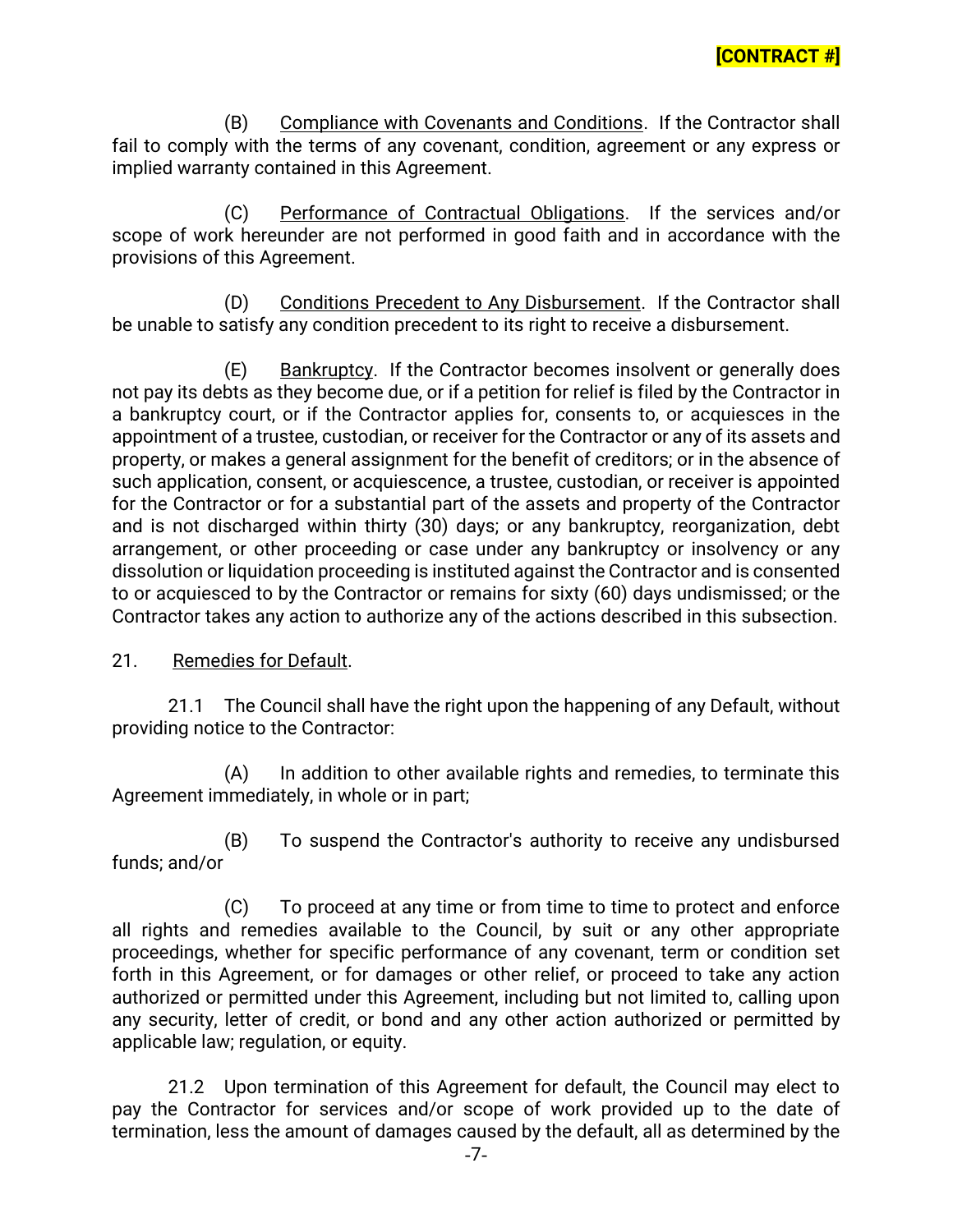Council in its sole discretion. If the damages exceed the undisbursed sums available for compensation, the Council shall not be obligated to make any further disbursements hereunder.

21.3 The waiver of any breach of this Agreement shall not be held to be a waiver of any other or subsequent breach. Any waiver by the Council of a requirement of this Agreement, including without limitation, any requirement that a notice be made in writing or that a notice or submission be made within a certain time, shall not operate as a waiver of the same or any other requirement of this Agreement, in any other circumstance or at any other time.

22. Remedies Cumulative and Concurrent. No remedy herein conferred upon or reserved to the Council is intended to be exclusive of any other remedies provided for in this Agreement, and each and every such remedy shall be cumulative, and shall be in addition to every other remedy given hereunder, or now or hereafter existing at law or in equity or by statute. Every right, power and remedy given to the Council shall be concurrent and may be pursued separately, successively or together against the Contractor, and every right, power and remedy given to the Council may be exercised from time to time as often as may be deemed expedient by the Council.

23. Termination for Convenience. The performance of work under this Agreement may be terminated by the Council in accordance with this clause in whole, or from time to time in part, whenever the Council shall determine that such termination is in its best interest. The Council will pay all reasonable costs associated with this Agreement that the Contractor has incurred up to the date of termination and all reasonable costs associated with termination of the Agreement. However, the Contractor shall not be reimbursed for any anticipatory profits that have not been earned up to the date of termination. The Contractor acknowledges that the absence of a reciprocal right of termination for convenience does not render this Agreement illusory or unenforceable.

24. Delays and Extension of Time. The Contractor agrees to prosecute the work continuously and diligently and will make no charges or claims for damages by it for any delays or hindrances from any cause whatsoever during the progress of any portion of the work specified in this Agreement. Time extensions will be granted only for excusable delays that arise from unforeseeable causes beyond the control and without the fault or negligence of the Contractor, including but not restricted to, acts of God, acts of the public enemy, fires, floods, epidemics, quarantine restrictions, strikes, freight embargoes, or delays of subcontractors or suppliers arising from unforeseeable causes beyond the control and without the fault or negligence of either the Contractor or the subcontractors or suppliers.

25. Suspension of Work. The Executive Director of the Council unilaterally may order the Contractor in writing to suspend, delay, or interrupt all or any part of the work for such periods of time as he may determine to be appropriate for the convenience of the Council.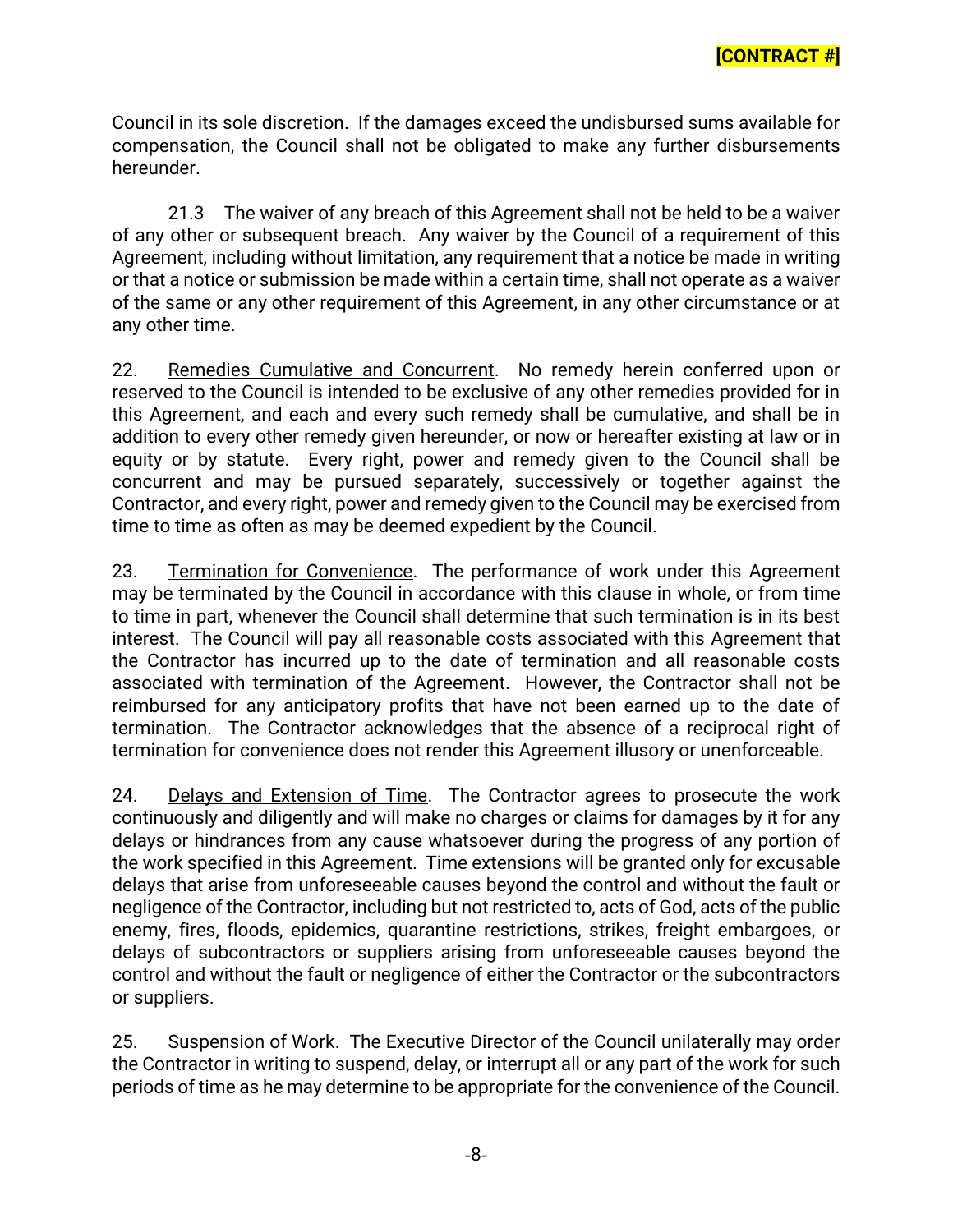26. Dependence of Federal Funds. The funding for the work is dependent upon the availability of Federal funding under grant from USDOT passed through to the Council by MDOT. If funds are not otherwise made available for continued performance for any fiscal period of this Agreement succeeding the first fiscal period, this Agreement shall be canceled automatically as of the beginning of the fiscal year for which funds were not appropriated or otherwise made available; provided, however, that this will not affect either the Council's rights or the Contractor's rights under any termination clause in this Agreement. The effect of termination of the Agreement hereunder will be to discharge both the Contractor and the Council from future performance of the Agreement, but not from their rights and obligations existing at the time of termination. The Contractor shall be reimbursed for the reasonable value of any non-recurring costs incurred but not amortized in the price of the Agreement. The Council shall notify the Contractor as soon as it has knowledge that funds may not be available for the continuation of this Agreement for each succeeding fiscal period beyond the first.

27. Compliance with Laws. The Contractor hereby represents and warrants that:

# [FOR CORPORATIONS, LIMITED OR GENERAL PARTNERSHIPS OR LLC'S – DELETE IF CONTRACTOR IS AN INDIVIDUAL]:

(A) It is duly formed and validly existing under **[INSERT STATE HERE**] law AND qualified to do business in the State of Maryland and that it will take such action as, from time to time hereafter, may be necessary to remain so qualified;

(B) It shall comply with all federal, state, and local laws, regulations, and ordinances applicable to its activities and obligations under this Agreement; and

(C) It shall obtain, at its expense, all licenses, permits, insurance, and governmental approvals, if any, necessary to the performance of its obligations under this Agreement.

(D) It has the power and authority to consummate the obligations and responsibilities contemplated hereby, and has taken all necessary action to authorize the execution, delivery and performance required under this Agreement.

(E) The services and/or scope of work to be provided under this Agreement shall be performed competently and with due care, in accordance with all applicable laws, codes, ordinances, regulations and licensing requirements and free from defects in workmanship and materials, as applicable. The parties understand and agree that this Agreement may be for the provision of a combination of goods and services. In such case, the parties hereby agree that the warranties of merchantability and fitness for a particular purpose and use shall apply to the portion of this Agreement that is pertaining to or for goods. The parties understand and agree that Council shall rely upon all express warranties contained in this Agreement, including but not limited to the Bid, and any sample or model presented by Contractor and expressly accepted by the Council.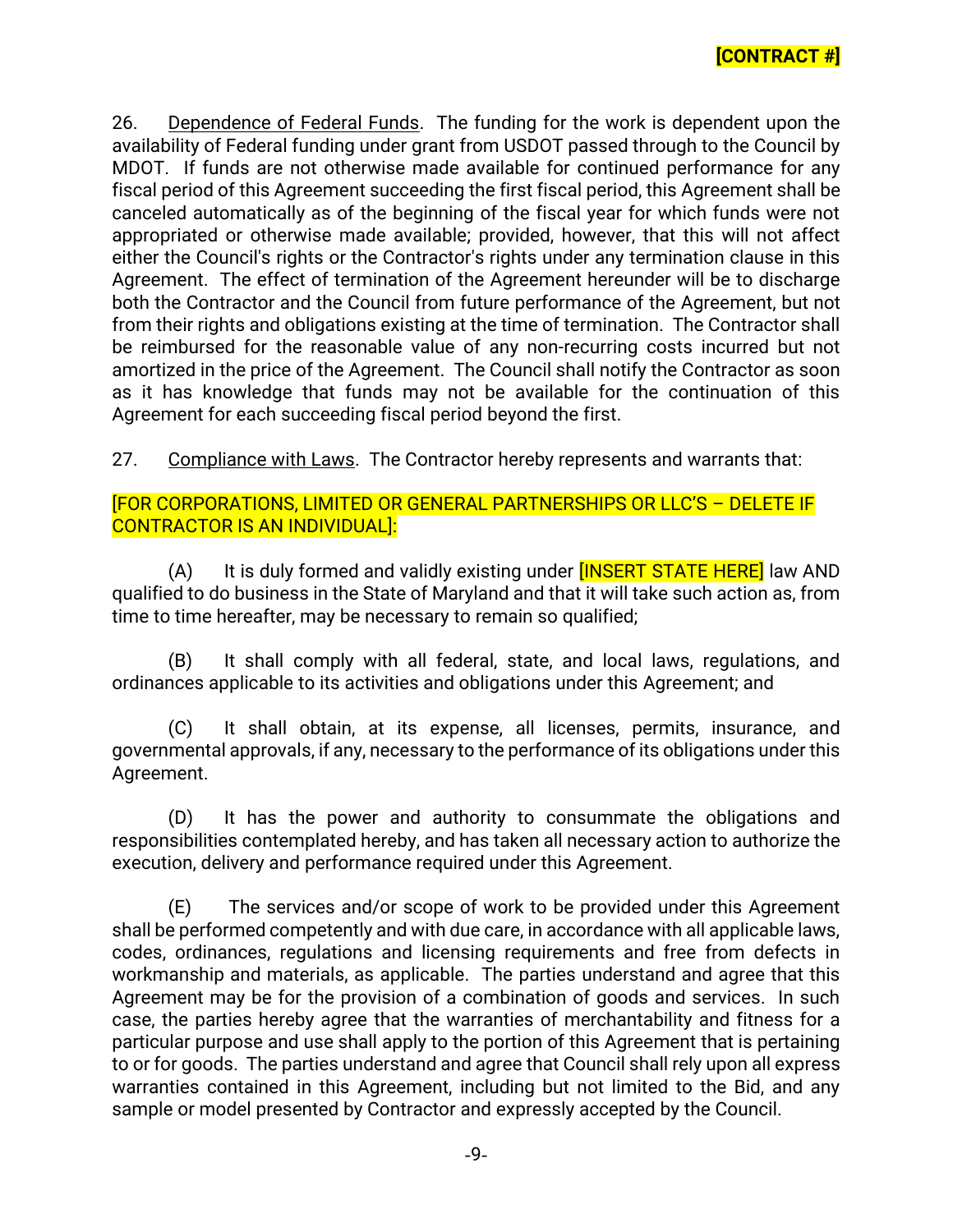(F) The Contractor shall carry out applicable requirements of 49 CFR Part 26 in the award and administration of DOT assisted contracts. Failure by the contractor to carry out these requirements is a material breach of this Agreement, which may result in the termination of this Agreement or such other remedy as the Council deems appropriate.

28. Interest of Members of Congress. No member of or delegate to the Congress of the United States shall be admitted to any share or part of this Agreement or to any benefit arising therefrom.

29. Conflict of Interest. The Contractor represents and warrants that there exists no actual or potential conflict of interest between its performance under this Agreement and its engagement or involvement in any other personal or professional activities. In the event such conflict or potential conflict arises during the term of this Agreement, or any extension or renewal thereof, the Contractor shall immediately advise the Council in writing thereof.

30. Non-Hiring of Contract Related Employees. Through the duration of this Agreement, the Contractor or any party or parties hereby contracting with the Council may not hire, or offer to hire, or in any way employ any employee of the Baltimore Metropolitan Council, or any department, commission, agency or branch thereof, whose duties as such employee include matters relating to or affecting the subject matter of this Agreement.

31. Non-Discrimination in Employment. The Contractor agrees:

(A) Not to discriminate in any manner against an employee or applicant for employment because of race, color, religion, creed, age, sex, marital status, national origin, ancestry, political affiliation, belief or opinion, sexual orientation, or physical or mental disability unrelated in nature and extent so as reasonably to preclude the performance of such employment;

(B) to include a provision similar to that contained in subsection (A), above, in any subcontract except a subcontract for standard commercial supplies or raw materials; and

(C) to post and to cause subcontractors to post in conspicuous places available to employees and applicants for employment, notices setting forth the substance of this clause.

## 32. Insurance Program

(A) The Contractor shall procure and pay for insurance specified herein, issued by companies acceptable to the Council and authorized to do business in the State of Maryland. The Contractor shall maintain the following insurance program: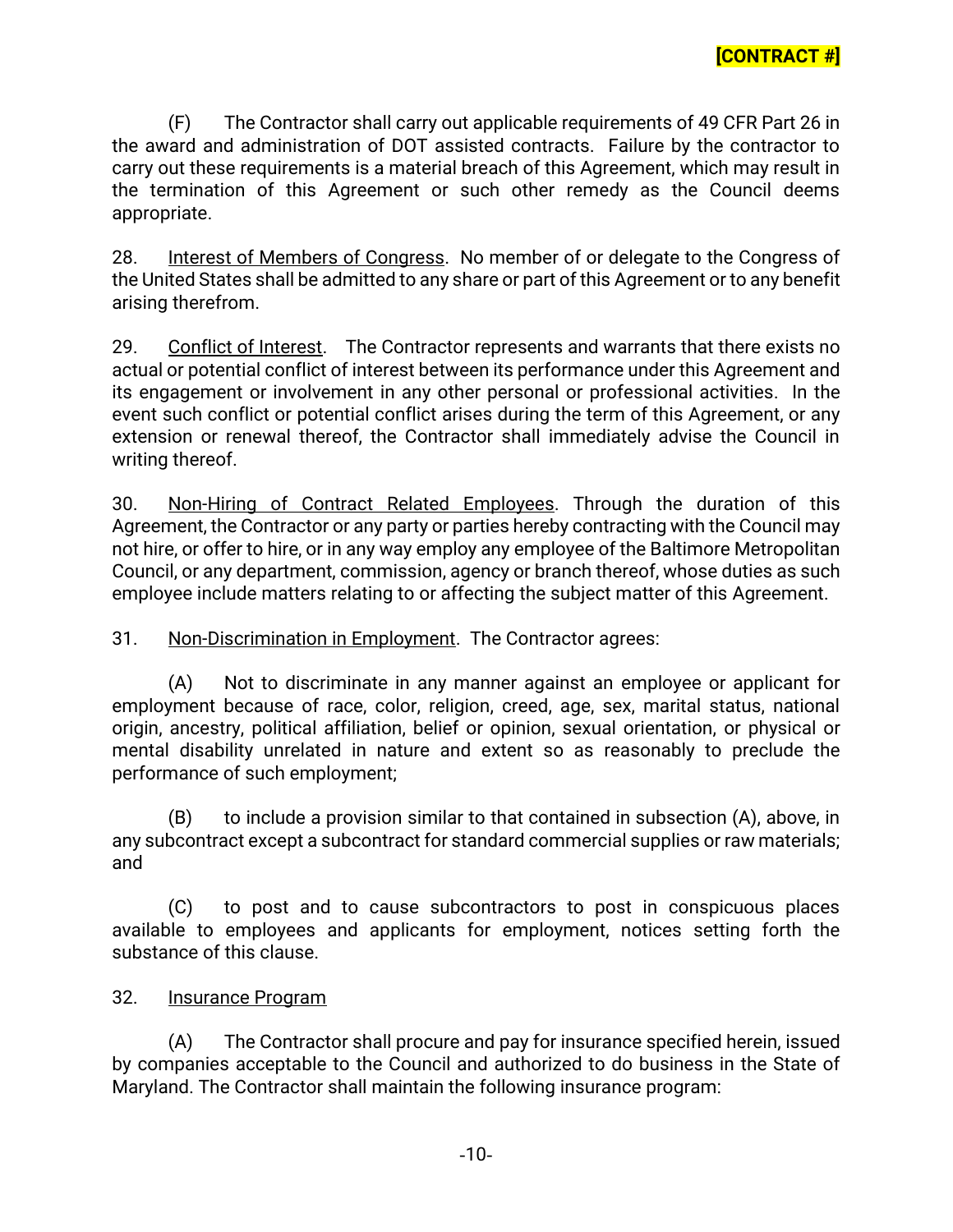- Worker's Compensation and Employer's Liability. Limits Coverage A, Statutory and Coverage B to a minimum limit of \$500,000.
- Commercial General Liability with a combined Single minimum limit of \$1 million per occurrence.
- Automobile Liability Insurance with combined single minimum limit of \$1 million.
- Professional Liability or Errors & Omission insurance with a minimum policy limit of \$1 million per occurrence

(B) The Contractor shall deliver to the Council upon execution of this Agreement accurate and true Certificates of Insurance which show that the above coverage has been procured and that the policies will not be canceled, terminated, or modified without 30 days prior written notice to the Council. The Certificate of Insurance is acceptable in lieu of true copies of the policies if all policy exclusions are noted on the Certificate or through attachment to the Certificate by the policy writer.

## 33. Indemnification from Liability.

33.1 Commercial General Liability Indemnification – Other than arising out of the performance of professional services, the Contractor shall defend, indemnify and hold harmless the Council, its employees, agents and officials from any and all losses, costs, penalties, damages, expenses, liability, claims, suits, and/or demands, including but not limited to reasonable attorneys' fees and defense costs, but expressly excepting those due to the performance of professional services, which may be alleged, suffered, or incurred by or made against the Council, its employees, agents and/or officials resulting from any negligent act or omission committed in the performance of the non-professional service duties imposed by or performed in connection with this agreement by the Contractor, its subcontractors, outside associates, consultants, sub consultants, agents, employees, or anyone under an agreement with the Contractor to perform nonprofessional service duties under the Agreement. The Contractor shall not be responsible for acts of negligence, gross negligence or willful misconduct committed by the Council. This section shall survive expiration or termination of this Agreement.

33.2 Professional Liability Indemnification – The Contractor shall defend, indemnify and hold harmless the Council, its employees, agents and officials from any and all liabilities, claims, suits or demands including reasonable attorney's fees that may be incurred or made against the Council, its employees, agents, or officials, resulting during the performance of professional services under this Agreement which may be alleged, suffered, or are made against or incurred by the Council, its employees, agents and/or officials arising out of any negligent act or omission committed in the performance of professional services by Contractor or any of its subcontractors, outside associates, consultants, sub consultants, or agents or anyone under this agreement with Contractor to perform professional services under this agreement. Contractor shall not be responsible for acts of gross negligence or willful misconduct committed by the Council. This section shall survive expiration or termination of this Agreement.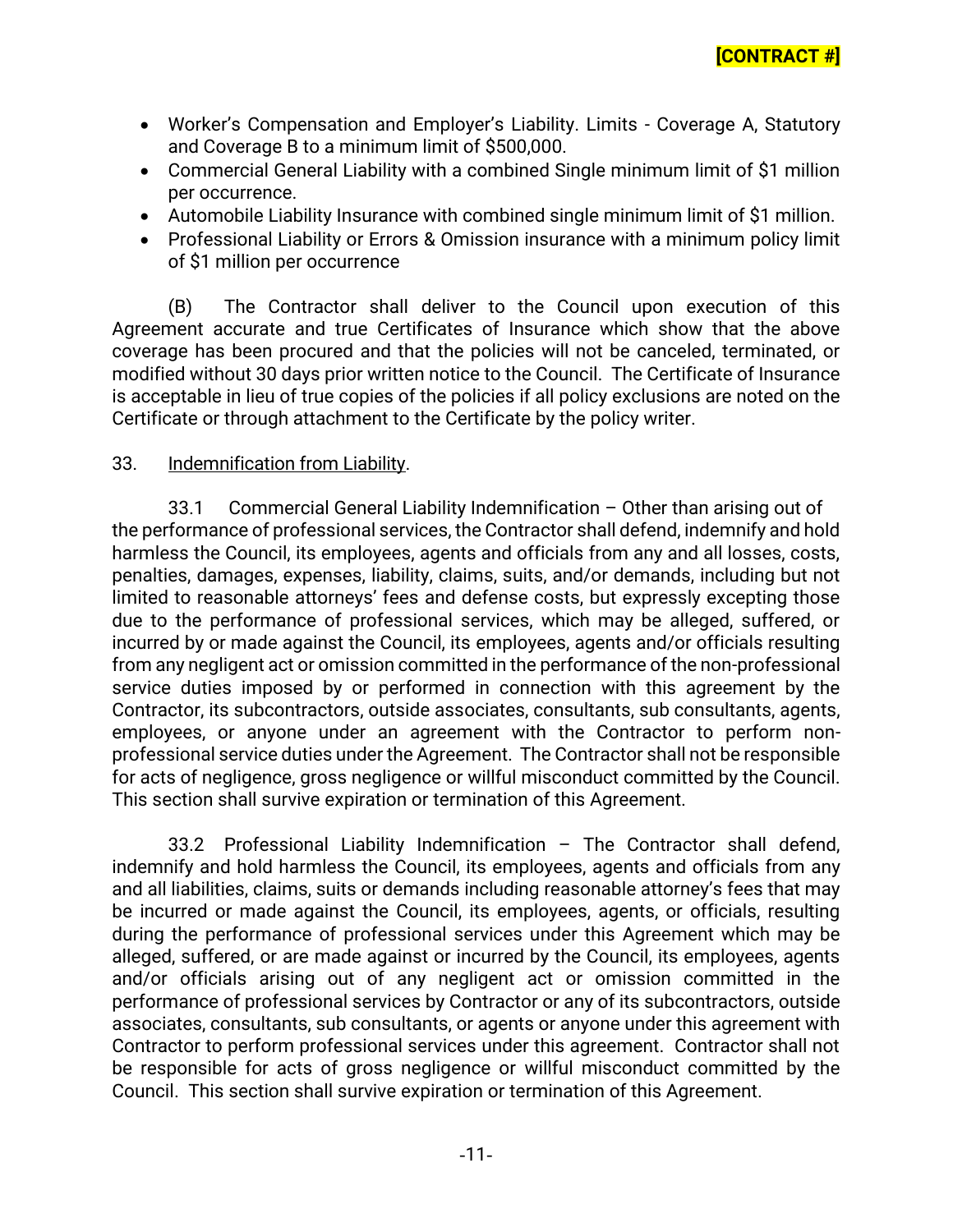33.3 Intellectual Property – Contractor shall also indemnify and hold harmless the Council, its employees, agents, and officials from any and all liabilities, claims, suits, or demands including reasonable attorneys' fees which may be made against the Council, its employees, agents or officials by any third party arising from the alleged violation of any third party's trade secrets, proprietary information, trademark, copyright, patent rights, or intellectual property rights in connection with Contractor's work under this Agreement. This section shall survive expiration or termination of this Agreement.

33.4 Unless notified by the Council in writing to the contrary, Contractor shall provide defense for the Council, its employees, agents and officials in accordance with this Article 33. Contractor shall allow the Council to participate in said defense of the Council, its employees, agents and officials, to the extent and as may be required by the Council and the Contractor shall cooperate with the Council in all aspects in connection therewith.

33.5 If this project is funded by MDOT grant dollars, the Contractor shall also protect, indemnify, defend and hold harmless MDOT, its officers, agents, employees, successors and assigns or contractors, against and with respect to any and all liabilities arising out of or in any way connected with the activities within the scope of this agreement.

33.6 Contractor further agrees to notify the Council in writing within ten (10) days of receipt of any claim or notice of any claim made by third parties against Contractor or any of its subcontractors regarding the services and work provided to the Council under this Agreement. Contractor shall provide the Council with copies of all claims, notices of claims, and all pleadings and motions filed therein as the matter progresses. This section shall survive termination of this agreement for a period of three (3) years and six (6) months after the termination date.

34. Consequential Damages. Notwithstanding anything to the contrary herewithin, neither party shall be liable to the other for consequential damages, including, without limitation, loss of use or loss of profits, incurred by one another or their subsidiaries or successors, regardless of whether such damages are caused by breach of contract, willful misconduct, negligent act or omission, or other wrongful act of either of them.

35. Electronic Execution – This Agreement may be executed electronically and in counterparts. All such counterparts will constitute the same contract and the signature of any party to any counterpart will be deemed a signature to, and may be appended to, any other counterpart. Executed copies hereof may be delivered by email and, upon receipt, will be deemed originals and binding upon the Parties hereto, regardless of whether originals are delivered thereafter.

36. Procurement Affidavit - All affirmations made in the procurement affidavit included in Attachment B: Cost Proposal remain true and correct as if made on the day of this Agreement.